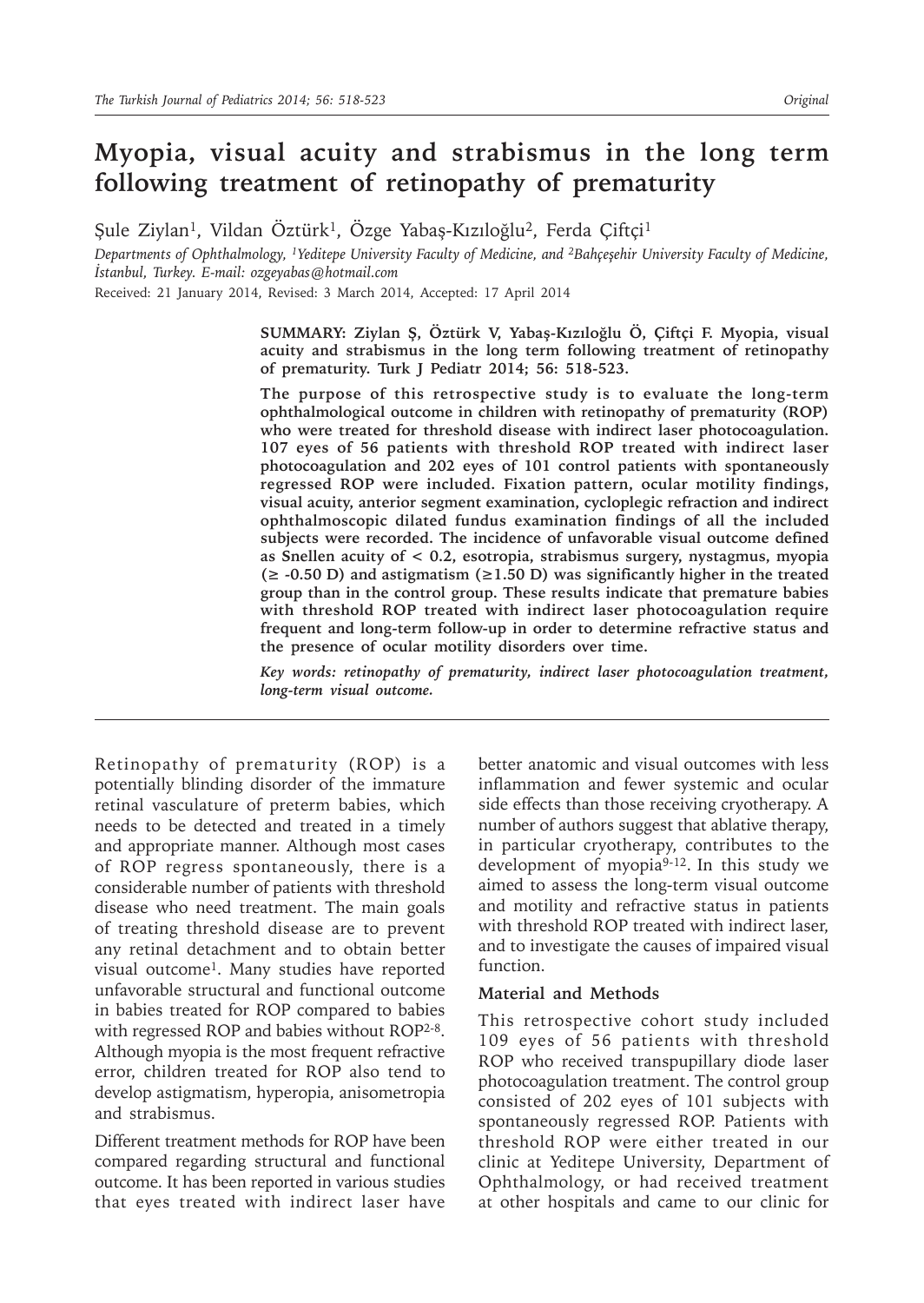follow-up. All subjects had at least two followup exams between 2009 and 2013. The findings of the last follow-up visit of each subject were reassessed for this study.

Visual acuity, fixation pattern, ocular motility findings, anterior segment examination, cycloplegic refraction and dilated fundus examination findings were recorded. Visual acuity was determined using a Snellen chart with a "tumbling E" and was expressed with its decimal equivalent. Cycloplegic refraction was carried out in all eyes, either with an autorefractometer (KR-8800) or a handheld autorefractor (Retinomax K- Plus 2), and confirmed with retinoscopy 40 minutes after instillation of cyclopentolate hydrochloride 0.5 % drops, twice at 5-minute intervals. Spherical equivalent refraction (SER) values were used for statistical analysis in all cases. SER  $\leq$  -0.50 D was recorded as myopia, 1.50 D or more cylinder value as astigmatism and SER  $\ge$  +2.00 D as hyperopia. Visual acuity  $\geq 0.2$  according to Snellen was considered a favorable visual outcome and < 0.2 an unfavorable outcome.

Eyes with tunica vasculosa lentis, cataract or other ocular abnormalities were not included in the study. Three eyes with total retinal detachment, one eye with intravitreal hemorrhage and one eye with phthisis bulbi in the treated group were excluded from the study. Additionally, eyes with aggressive posterior ROP were not included in this study.

## *Statistical analysis*

The data obtained in this study were analyzed using the Statistical Package for the Social Sciences (SPSS) for Windows, version 17.0. Descriptive statistical methods (number, percentage, mean, standard deviation) were used to evaluate the data. To determine the difference between the study and control groups, the t-test and chi-square test were used. The findings were evaluated for 95% confidence interval and 5% significance level.

## **Results**

In the treated group (n: 56), mean age at the time of the last follow-up examination was 5.14 (range 3-12), whereas in the control group (n: 101), it was 4.23 (range 3-9). There were 22 males (39.3%) and 34 females (60.7%) in the treated group. The control group consisted of 47 males (46.5%) and 54 females (53.5%).

Birth weight ranged from 650 to 2400 g (mean  $1181.9 \pm 378.4$  g) and gestational age at birth from 25 to 33 weeks (mean  $28.6 \pm 2.1$ ) weeks) among the treated patients. In the spontaneously regressed group, birth weight ranged from 750 to 2850 g (mean 1476.7  $\pm 366.5$  g) and gestational age at birth from 24 to 36 weeks (mean  $30 \pm 2.5$  weeks). Both the birth weight and gestational age values were significantly lower in the treated group  $(p<0.05)$  (Fig. 1).

In the treated ROP group, due either to insufficient cooperation or to cognitive reasons, the visual acuity data could be obtained from only 45 patients: 53 out of 90 eyes (58.9%) had favorable visual outcomes (Snellen acuity of  $\geq$ 0.2), whereas 37 eyes (41.1%) had unfavorable visual outcomes (Snellen acuity of < 0.2). Among the control group, in which visual acuity data were obtained from 70 patients, only 5% of the eyes had unfavorable visual outcomes while 95% had favorable visual outcomes. The visual outcome differences between the groups were statistically significant according to the t-test ( $p < 0.05$ ) (Table I). Myopia ( $\le$ -0.50 D, mean SE: -5.48 D) was found in 59 eyes (55.1%), astigmatism ( $\geq$  1.50 D, mean 0.45 D) in 51 eyes (47.7%) and hyperopia (≥ +2.00 D, mean SE: +3.53 D) in 12 eyes (11.2%) among the ROP treated group (Fig. 2). In the control group, the incidences of myopia (20 eyes, 9.9%) and astigmatism (27

**Table I.** Comparison of Visual Acuity Between the Treated and Spontaneously Regressed ROP Groups

|                        |                | Treated ROP | Spontaneously regressed<br><b>ROP</b> |
|------------------------|----------------|-------------|---------------------------------------|
| Unfavorable VA         | Number of eyes | 37          |                                       |
| < 2/10<br>Favorable VA | $\%$           | 41.1\%      | $5\%$                                 |
|                        | Number of eyes | 53          | 133                                   |
| $\geq 2/10$            | $\%$           | 58.9%       | 95%                                   |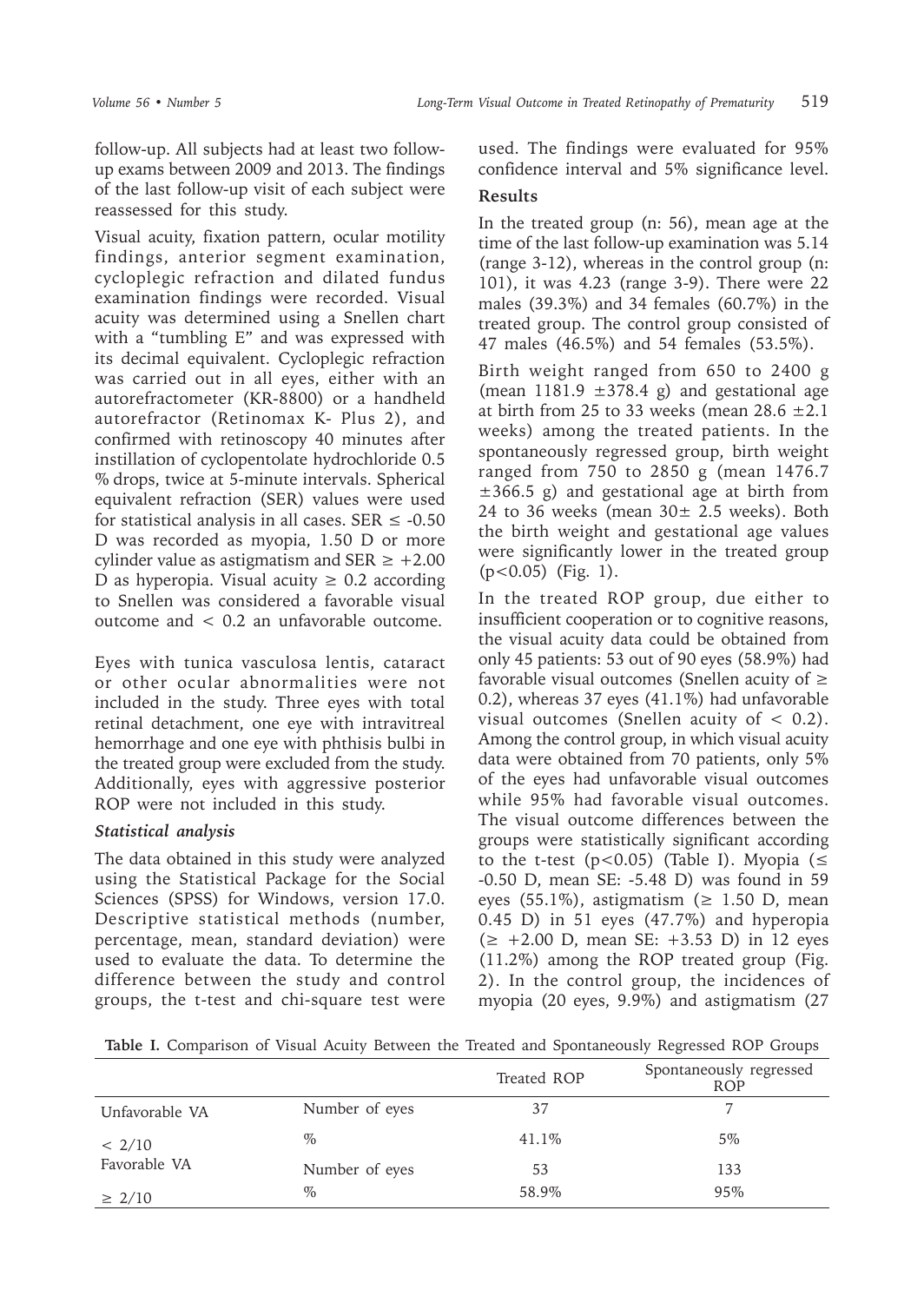

**Fig**. 1. Birth weights of the treated and the non-treated ROP groups

eyes, 13.4 %) were lower than in the treated group, whereas the incidence of hyperopia was higher (89 eyes, 44.1%). The differences were statistically significant (p<0.05) (Fig. 2). The mean spherical equivalent in the treated group was  $-2.42$  D  $\pm 4.43$ , while it was  $+1.48$ D $\pm$ 2.1 in the control group (p<0.05). The rate of anisometropia was significantly lower in the control group ( $p < 0.05$ ). It was detected in 22 patients (43.1 %) in the treated group and in only 7 patients (6.9% 9) in the control group (Fig. 3).

In the ROP treated group, 41.1% of the subjects were strabismic: 15 had esotropia (26.8%) and 8 had exotropia (14.3%). In contrast, the total incidence of strabismus was 22.9% in the control group (Fig. 3). In this group, strabismus was diverse: esotropia (11.9%), esoforia (3%), exotropia (4%), esotropia with inferior oblique overaction (IOOA) (2%) and exotropia with IOOA (2%). Four patients (7.1 %) in the treated group were operated on for correction of strabismus. Nystagmus, which was present in 12 subjects (21.4%) in the treated group, was significantly less frequent in the control group (2%) (Fig. 3). Of the 97 eyes in the treated group, 5 eyes developed macular dragging and 2 eyes developed maculasparing retinal detachment that needed further treatment.

#### **Discussion**

Ocular structures develop continuously before and after birth. It is known that premature birth, postnatal stress or disease may affect ocular development and emmetropization<sup>13</sup>. Animal studies have shown that emmetropization is modulated by visual input, resulting in alterations of optical and ocular structures to



**Fig. 2.** Comparison of refractive errors between the treated and spontaneously regressed ROP groups



**Fig. 3.** Comparison of other pathologies in the treated and non-treated groups

reduce the refractive error $14,15$ . Premature eyes, already having differences in ocular structure compared to the eyes of term babies, may be affected by ROP treatment or regression of ROP, in terms of their refractive development. To evaluate the long-term visual outcome of indirect laser treatment and its effect on emmetropization compared to spontaneous regression, we studied a cohort of children aged between 3 and 12 years who were born prematurely with ROP.

The results of the Cryotherapy for Retinopathy of Prematurity (CRYO-ROP) study on 247 patients showed that after 10 years, visual deficits were greater in eyes with more severe retinal residua than in eyes with mild or no residua16. In view of its relatively less destructive effect on the ocular structures, indirect laser is preferred for the photoablation of avascular peripheral retina in ROP. The American Academy of Ophthalmology has reported that eyes treated with cryotherapy had higher percentages of poor structural and functional outcome than eyes that underwent laser treatment<sup>17</sup>. Various studies comparing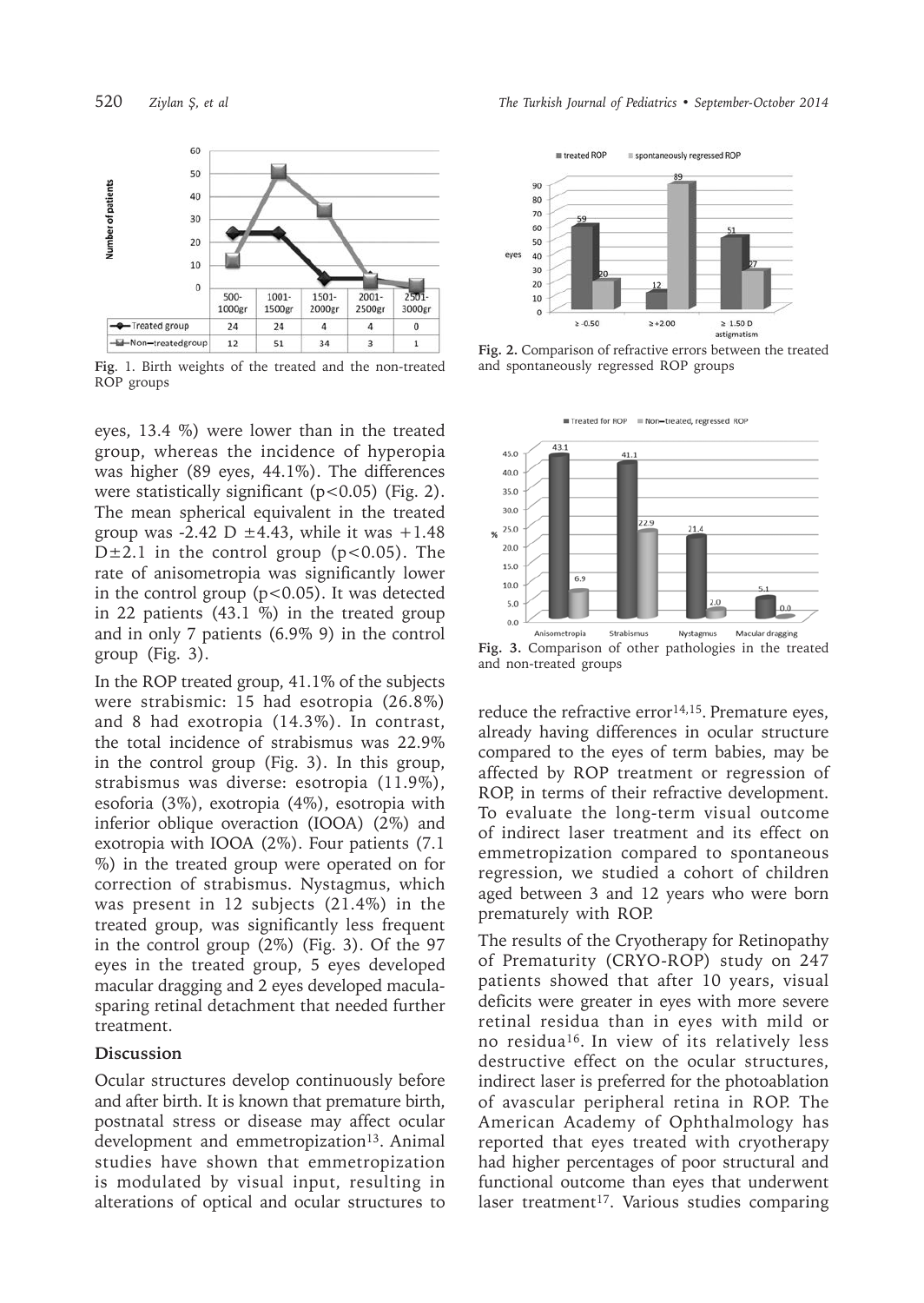cryotherapy to indirect laser photoablation treatment report better structural and visual outcomes with the latter<sup>9-12</sup>. In our study, we reported the outcomes of indirect lasertreated ROP patients, because indirect laser photoablation has increasingly taken the place of cryotherapy in our country.

While myopia is known to be related to the axial length of the eye, it has been reported to be secondary to a shorter anterior chamber, thicker lens and steeper cornea in preterm-born children<sup>13, 18-22</sup>. Although the reason for the increased myopic shift in such babies is not clear, in children who have been treated for ROP it is considered to be the destructive effect of laser rays or cryotherapy on the developing sclera23-24. Numerous studies with follow-up durations ranging from 2 to 12 years have reported that prematurely born children who are treated for ROP are more prone to myopia, astigmatism and strabismus compared to those with spontaneously regressed ROP 2-8.

Wang et al.<sup>25</sup> compared treated severe ROP patients with spontaneously regressed or no ROP patients in terms of refractive development and concluded that patients with severe ROP treated with indirect laser photocoagulation progressed rapidly toward myopia, particularly during the first 1.3 years. Anisometropia and astigmatism also increased with age in the treated group. The mild/no ROP group showed little change in refraction.

The mean SER value for the treated group in our study was -5.48 D. Conolly et al.<sup>9</sup> (-4.48D) and Dhawan et al.<sup>26</sup> (-4.71 D) found similar but lower values. In Axer-Siegel et al.'s study<sup>27</sup> 55.2% of the eyes had myopia of  $\leq$  -5.00 D. McLoone et al.<sup>28</sup> and Sahni et al.<sup>29</sup> who investigated smaller groups than ours, reported mild myopic mean SER values. The mean SER was -2.10 D among 43 eyes in the former and -2.40 D among 81 eyes in the latter study.

Unlike children with treated ROP, children with spontaneously regressed ROP and premature children without ROP tend over the long term to develop refractive errors at an incidence similar to that of the general population. In a large series of 1,203 neonate eyes examined in the first week of delivery, preterm babies were found to be myopic, while term babies were mostly hyperopic. It is, however, difficult to state the subsequent refractive status of these

babies without long-term follow-up30-32. This result may show that the increased incidence of myopia in children treated for ROP could be a result of impaired emmetropization.

Retinopathy of prematurity is known to be a predisposing pathology for strabismus<sup>33</sup>. In our study, we found strabismus in 41.1% (26.8% esotropia and 14.3% exotropia) of the children in the treated group. This was significantly more frequent than in the spontaneously regressed ROP group (22.9%). Although lower rates of strabismus have been reported in various studies, the Early Treatment for Retinopathy of Prematurity (ETROP) study group reported a similar strabismus rate of 42.2% at 6 years among children treated for ROP3, 6, 31, 34.

Late-onset complications of ROP include strabismus, nystagmus, amblyopia, cataract, glaucoma and retinal detachment. Treated or regressed ROP or prematurity alone are risk factors for late retinal detachments; therefore, it is essential for all prematurely born children including those without a history of ROP—to be followed up regularly by an ophthalmologist. Three cases of total retinal detachment were detected in our treated group; they were excluded from the study.

Our study has some limitations. Continuity and regularity of follow-up visits were negatively affected by social and economic factors, resulting in a decrease in the number of subjects included in the study. Moreover, even assuming that the more problematic patients had come for follow-up visits, our results might not have reflected the real outcome. A prospective study is necessary for further research to eliminate such limitations. The correlation of myopia and strabismus with gestational age, birth weight, oxygen exposure, and severity and extent of ROP should be studied.

The ETROP study has shown that early treatment of high-risk pre-threshold ROP improves retinal and visual outcomes. These favorable study results have yielded new guidelines for the treatment of infants with ROP. Since the final results of the ETROP study were published, infants with severe ROP have been treated earlier, before fulfilling the threshold criteria, with better structural and functional outcomes<sup>35</sup>.

Recently, intravitreal bevacizumab injection has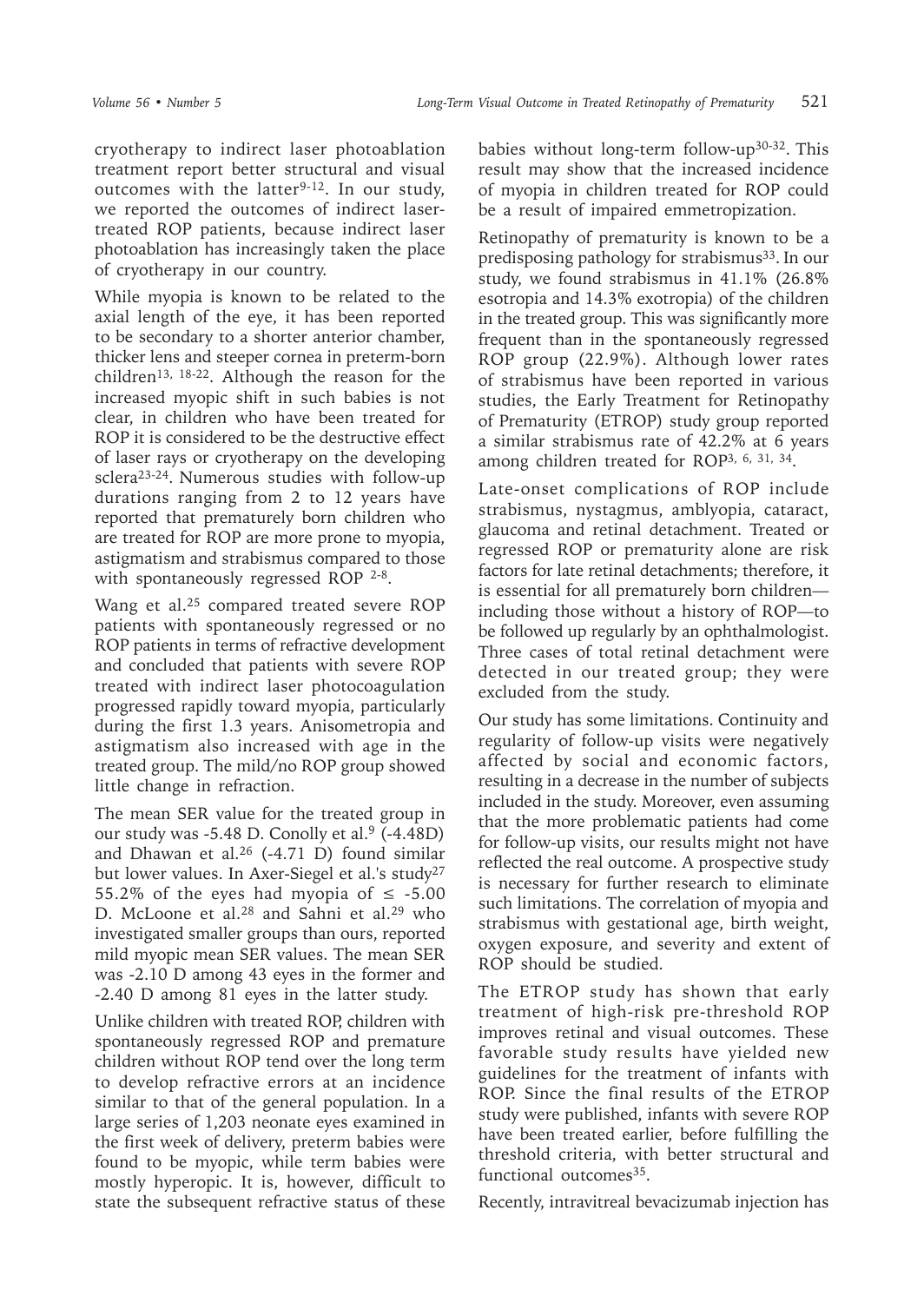been reported to lead to less myopization and astigmatism compared to indirect laser treatment in infants with ROP at 1 and 5 years of followup36. Indirect laser photocoagulation, which destroys the peripheral retina and choroid, may in turn impair the normal growth of the retina and support the neovascularization process through inflammation. Therefore, intravitreal antiangiogenic injection seems to be promising, in that it protects the ocular structure and is less invasive. However, it is still too early to determine the systemic or ocular side effects of intravitreal bevacizumab injection. The ongoing Bevacizumab Eliminates the Angiogenic Threat of Retinopathy of Prematurity (BEAT-ROP) and Neonatal Oxygenation Prospective Metaanalysis (NeoPROM) oxygen therapy trials may optimize the current ROP therapy<sup>37</sup>.

In conclusion, the majority of patients in our study who were treated for threshold ROP with indirect laser photocoagulation had favorable visual outcomes. However, refractive errors and strabismus incidence were still higher than in spontaneously regressed ROP patients. Therefore, such children need frequent longterm follow-up visits for detection of potential ocular morbidities in a timely manner. Since they will face many social and psychological problems in the future, their families should be aware of the importance of follow-up examinations after treatment for ROP.

#### **REFERENCES**

- 1. Yanoff M, Duker JS. Ophthalmology (3rd ed). St Louis: Mosby Elsevier Health Science; 2008.
- 2. Hebbandi SB, Bowen JR, Hipwell GC, Ma PJ, Leslie GI, Arnold JD. Ocular sequelae in extremely premature infants at 5 years of age. J Paediatr Child Health 1997; 33: 339-342.
- 3. Buysse S, Casteels I, Dieltiens M, Eggermont E, Missotten L. Ocular findings in prematurely born children at the age of 12. Bull Soc Belge Ophtalmol 1994; 254: 71-78.
- 4. Page JM, Schneeweiss S, Whyte HE, Harvey P. Ocular sequelae in premature infants. Pediatrics 1993; 92: 787-790.
- 5. Cats BP, Tan KE. Prematures with and without regressed retinopathy of prematurity: comparison of long-term (6-10 years) ophthalmological morbidity. J Pediatr Ophthalmol Strabismus 1989; 26: 271-275.
- 6. Tuppurainen K, Herrgård E, Martikainen A, Mäntyjärvi M. Ocular findings in prematurely born children at 5 years of age. Graefes Arch Clin Exp Ophthalmol 1993; 231: 261-266.
- 7. Hsieh CJ, Liu JW, Huang JS, Lin KC. Refractive outcome

of premature infants with or without retinopathy of prematurity at 2 years of age: a prospective controlled cohort study. Kaohsiung J Med Sci 2012; 28: 204-211.

- 8. Schiariti V, Matsuba C, Houbé JS, Synnes AR. Severe retinopathy of prematurity and visual outcomes in British Columbia: a 10-year analysis. J Perinatol 2008; 28: 566-572.
- 9. Connolly BP, Ng EY, McNamara JA, Regillo CD, Vander JF, Tasman W. A comparison of laser photocoagulation with cryotherapy for threshold retinopathy of prematurity at 10 years: part 2. Refractive outcome. Ophthalmology 2002; 109: 936-941.
- 10. Pearce IA, Pennie FC, Gannon LM, Weindling AM, Clark DI. Three year visual outcome for treated stage 3 retinopathy of prematurity: cryotherapy versus laser. Br J Ophthalmol 1998; 82: 1254-1259.
- 11. White JE, Repka MX. Randomized comparison of diode laser photocoagulation versus cryotherapy for threshold retinopathy of prematurity: 3-year outcome. J Pediatr Ophthalmol Strabismus 1997; 34: 83-87.
- 12. Paysse EA, Lindsey JL, Coats DK, Contant CF Jr, Steinkuller PG. Therapeutic outcomes of cryotherapy versus transpupillary diode laser photocoagulation for threshold retinopathy of prematurity. J AAPOS 1999; 3: 234-240.
- 13. Chen TC, Tsai TH, Shih YF, at al. Long-term evaluation of refractive status and optical components in eyes of children born prematurely. Invest Ophthalmol Vis Sci 2010; 51: 6140-6148.
- 14. Zeng G, Bowrey HE, Fang J, Qi Y, McFadden SA. The development of eye shape and the origin of lower field myopia in the guinea pig eye. Vision Res 2013; 76: 77-88.
- 15. Tse DY, To CH. Graded competing regional myopic and hyperopic defocus produce summated emmetropization set points in chick. Invest Ophthalmol Vis Sci 2011; 52: 8056-8062.
- 16. Dobson V, Quinn GE, Summers CG, Hardy RJ, Tung B. Visual acuity at 10 years in Cryotherapy for Retinopathy of Prematurity (CRYO-ROP) study eyes: effect of retinal residua of retinopathy of prematurity. Arch Ophthalmol 2006; 124: 199-202.
- 17. Simpson JL, Melia M, Yang MB, Buffenn AN, Chiang MF, Lambert SR. Current role of cryotherapy in retinopathy of prematurity: a report by the American Academy of Ophthalmology. Ophthalmology 2012; 119: 873-877.
- 18. Lin LL, Shih YF, Lee YC, Hung PT, Hou PK. Changes in ocular refraction and its components among medical students: a 5-year longitudinal study. Optom Vis Sci 1996; 73: 495-498.
- 19. Chang CH, Tsai RK, Sheu MM. Screening amblyopia of preschool children with uncorrected vision and stereopsis tests in Eastern Taiwan. Eye (Lond) 2007; 21: 1482-1488.
- 20. Choi MY, Park IK, Yu YS. Long term refractive outcome in eyes of preterm infants with and without retinopathy of prematurity: comparison of keratometric value, axial length, anterior chamber depth, and lens thickness. Br J Ophthalmol 2000; 84: 138-143.
- 21. Garcia-Valenzuela E, Kaufman LM. High myopia